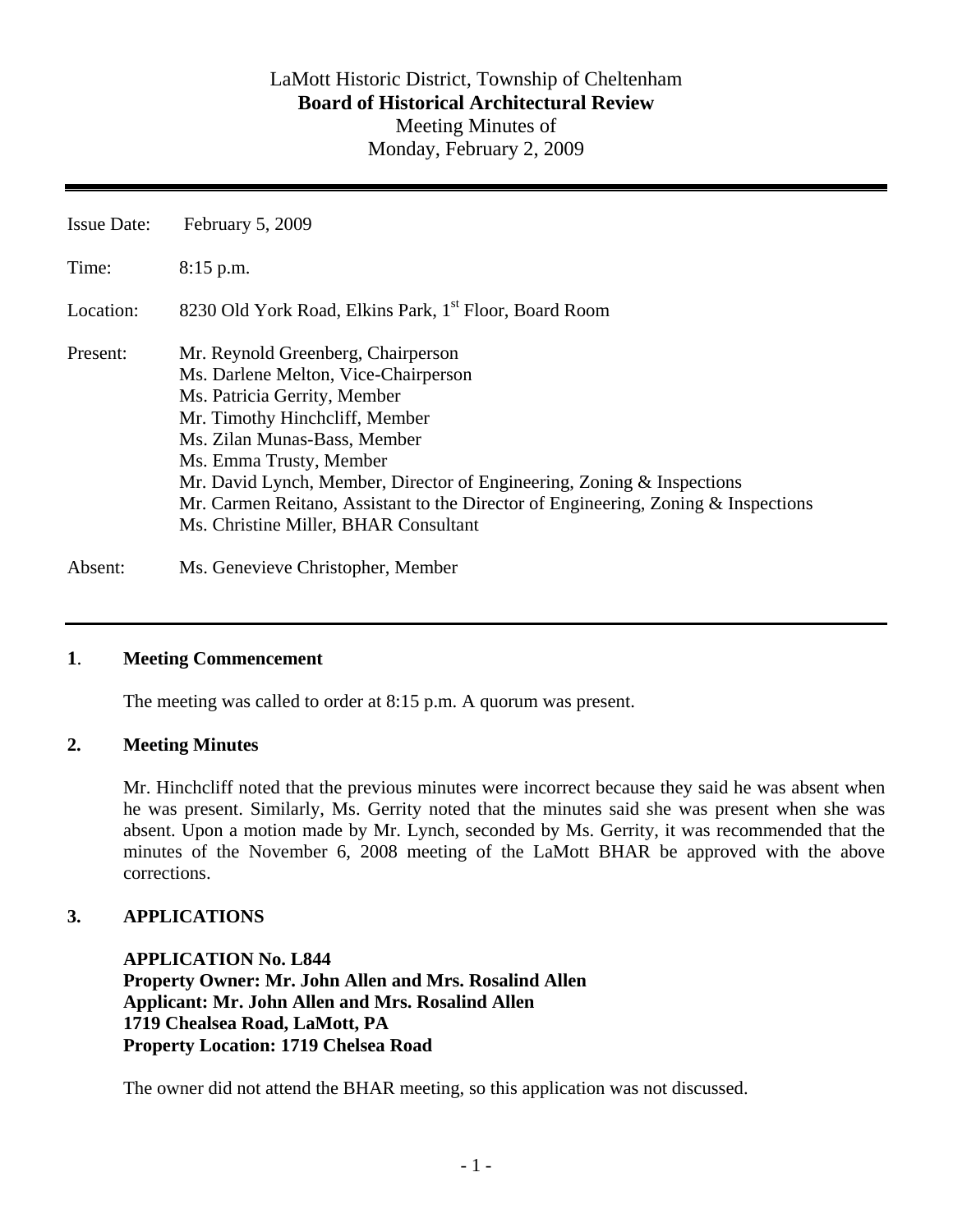## **APPLICATION No. L845 Property Owner: Cheltenham Township Applicant: Cheltenham Township Property Location: LaMott Community Center, 7420 Sycamore Avenue**

The Community Center is a stone, Italianate building constructed ca. 1878 that has had a number of stucco-clad additions. The Italianate section of the building faces Willow Avenue. The additions extend into the open lot. The Italianate section has a symmetrical façade, a steeply pitched roof and a cupola. An entrance pavilion is centrally placed on the front elevation and houses a pair of recessed doors.

The application was presented by the project architect, David Kratzer. The Applicant seeks a Certificate of Appropriateness to install new air conditioning equipment at the back of the Community Center. Two options are under consideration. Scheme A, which is preferred by the Township, calls for mounting six air conditioning units on the roof of a ca. 1985 addition (on the back elevation of the building) and constructing a screen around the units on the roof to match the existing roof finish. Scheme B calls for installing the units on the ground behind the ca. 1985 addition and building a masonry wall to screen the units.

The BHAR Consultant stated that both options conform equally with the *Secretary of the Interior's Standards*. The first option, Scheme A, does alter the roofline of the building with a modern element, but the intrusion is confined to the back elevation on a modern addition. It should be noted that if the alteration was proposed for a historic section of the building, or was visible from a primary elevation, the roof placement would not conform with the *Secretary of the Interior's Standards.* The second option, Scheme B, alters the back elevation of the building with the introduction of mechanical equipment and a modern masonry wall. It should be noted that there is a public safety concern associated with the second option because it creates areas that are not visible to law enforcement.

A discussion of the two options ensued among the board members and the Applicant. The notable comments from the discussion included a concern that this would create an unwanted precedent in the district of roof-mounted air conditioning units. During this discussion, Bryan Havir, representing the Township, noted the Township's preference for Scheme A because it eliminated the nuisance and public safety factors.

Mr. Lynch made a motion to approve Scheme A, assuming that the screening around the air conditioning units will blend in with the building, and no one seconded the motion.

Mr. Lynch noted that this application will also require Land Development Approval.

Ms. Melton made a motion to table this application, and Ms. Munas-Bass seconded the motion. At this point, Mr. Havir noted that tabling the application would adversely affect the project by pushing the construction into the season when air conditioning was necessary for the building programs, requiring schedule changes, classroom changes, and possible cancellations. Five BHAR members voted in favor of tabling the application: Ms. Melton, Ms. Munas-Bass, Ms. Trusty, Ms. Gerrity, and Mr. Greenberg. The following members voted against the motion: Mr. Hinchcliff and Mr. Lynch.

Mr. Hinchcliff then made a motion to approve Scheme B and Ms. Munas-Bass seconded the motion. No other members voted in favor of the motion and it was denied.

The application was tabled.